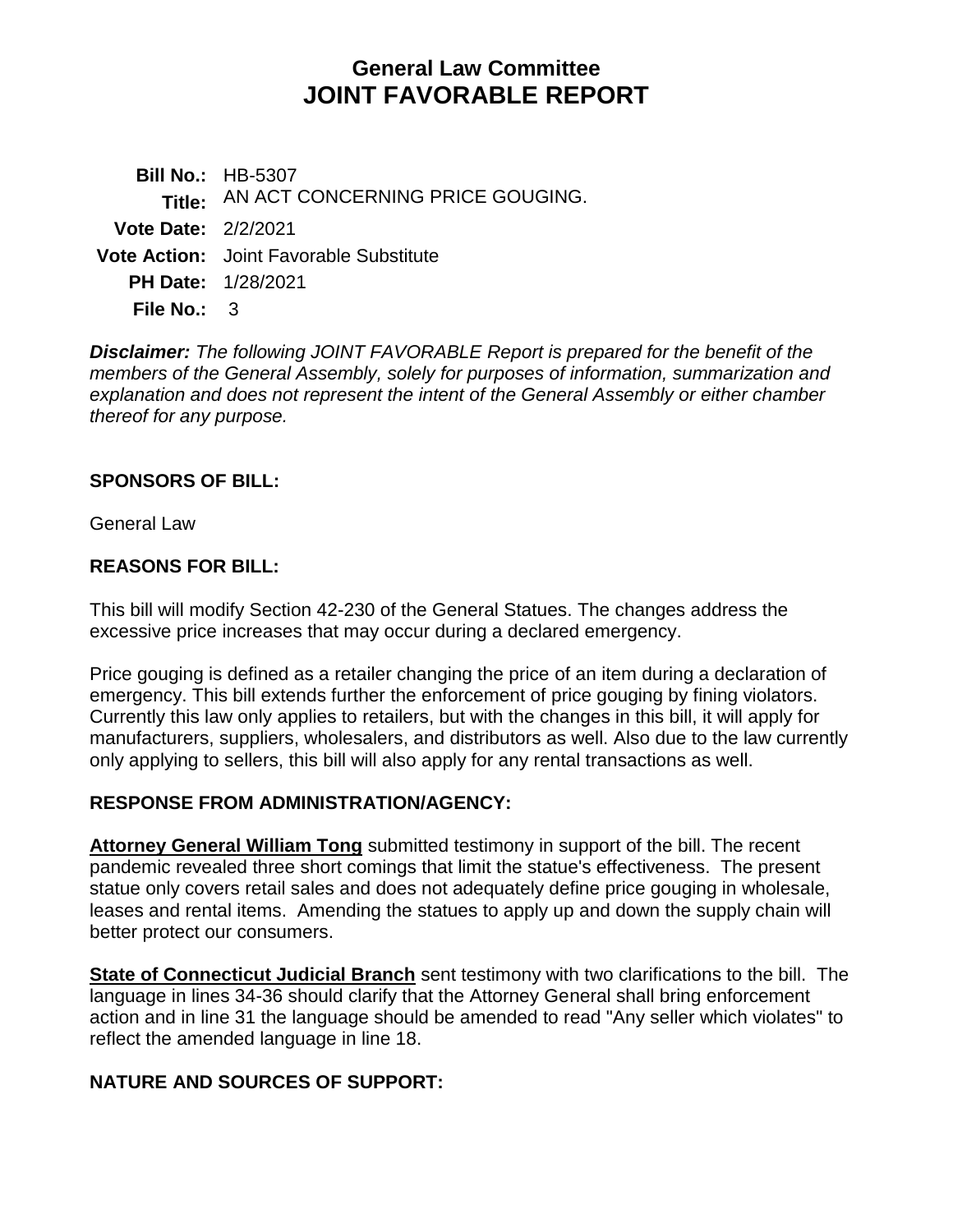**Community Health Center Association of Connecticut** supports the bill. Community health centers serve everyone that walks thru our doors. On a daily basis we use N95 masks, surgical/procedure masks, gowns, gloves, disinfectant and hand sanitizer in caring for our patients. We purchase large quantities and noticed because of the high demand the prices for these were inflated and there was not adequate enforcement of price controls. The quality of these produces was not sufficient and though we paid inflated prices some products were counterfeit and unusable for our health centers. This bill gives us the opportunity to protect our workforce and Connecticut residents from unscrupulous vendors.

**Connecticut Hospital Association** submitted testimony in support of the bill. As the center of the global public health emergency in the states response to COVID-19 CHA continues to provide high-quality care for everyone regardless of their ability to pay. The bill clarify and improves Connecticut statues on price gouging. Price gouging on personal protective equipment and other types of medical goods and services during this public health emergency threaten the health and safety of providers and their patients. CHA and Connecticut hospitals support every effort to protect our medical providers.

# **Tracey Wodatch, President and CEO, The Connecticut Association for Healthcare at**

**Home** supports the bill. The changes to improve the statues are timely and necessary especially given the global COVID-19 pandemic. We were not part of the initial statewide PPE distribution and were desperate due to pricing and supply. We had to resort to desperate alternatives. Our providers are struggling to stay in business due to the lack of supplies and the exorbitant pricing of what was available.

**Collaborations Group** submitted testimony in support of the bill.

 Connecticut Hospital Association American Medical Response Association of Connecticut Ambulance Providers Community Health Center Association Connecticut Assisted Living Association Connecticut Association of Ambulatory Surgery Centers Connecticut Association for Healthcare at Home Connecticut Association of Health Care Facilities/Connecticut Center for Assisted Living Connecticut Optometric Society Connecticut Psychological Association Connecticut Radiological Society LeadingAge Connecticut New Britain Emergency Medical Services

# **NATURE AND SOURCES OF OPPOSITION:**

**Brian Moran, Government Affairs Director, New England Convenience Store & Energy Marketers Association** opposes the bill. The bill as written precludes any justifiable price increases throughout the entire supply chain during an emergency. This sets a dangerous precedent and largely ignores supply and demand economic principles.